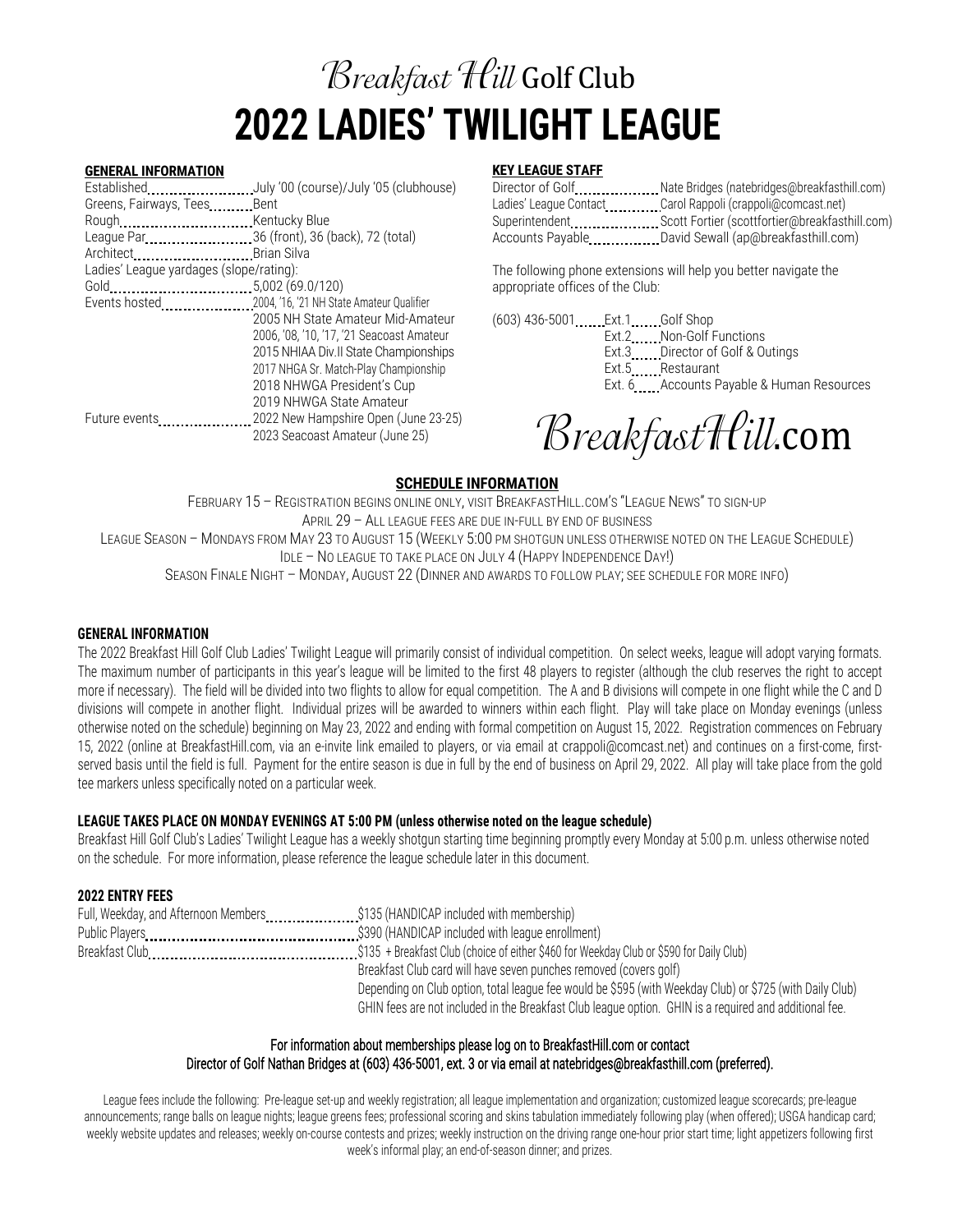#### **COVID-19 WARNING**

Breakfast Hill Golf Club has taken enhanced health and safety measures for Members, our Guests, and our staff members. Everyone must follow all posted instructions while visiting Breakfast Hill Golf Club. An inherent risk of exposure to COVID-19 exists in any public place where people are present. COVID-19 is an extremely contagious disease that can lead to severe illness and death. According to the Centers for Disease Control and Prevention, senior citizens and Guests with underlying medical conditions are especially vulnerable. By visiting Breakfast Hill Golf Club you voluntarily assume all risks related to exposure to COVID-19.

## **WELCOME ORIENTATION AND COCKTAIL HOUR TO TAKE PLACE MONDAY, MAY 16 AT 5:30 PM**

On May 16 Breakfast Hill Golf Club will welcome all Ladies' League participants with a welcome orientation and cocktail hour. This night is dedicated to meeting and greeting fellow competitors along with gaining knowledge and information about the coming league season. While light appetizers for this event are included in each player's entry fee, a cash bar and full dinner menu will also be offered for those interested. Attending this night is not required but is recommended.

# **2022 COMPETITION AND FORMATS**

Weekly formats are outlined on the league schedule. All play will be net unless otherwise noted due to format selection. Official competition will begin May 23 and will conclude August 15. For definitions of two of our primary formats, please reference descriptions below:

# **INDIVIDUAL NET STROKE PLAY FORMAT (WEEKS 1 THRU 6, & 12)**

Stroke play, also known as medal play, is a scoring system in the sport of golf. It involves counting the total number of strokes taken on each hole during a given round, or series of rounds. The winner is the player who has taken the fewest number of strokes over the course of the round, or rounds. For Ladies' League, all Stroke Play will factor in strokes using net scoring.

# **INDIVIDUAL CHICAGO QUOTA FORMAT (WEEKS 7 & 11)**

The Chicago style Quota format golf format rewards competitors for great play on individual holes and not just for their total scores in a round. It also has a unique way of taking the handicap difference among players into account in the scoring formula, giving players of varying abilities the opportunity to compete against one another.

Players must have an established handicap to compete in the Chicago style golf format. Each player receives a preliminary number of points based on that handicap. For example, a 1-handicapper starts with 18 points, a 2-handicapper 17 points, a 3-handicapper 16 points, and so on. Playing points are awarded based on the score a competitor receives on each hole. A triple bogey gets one point taken away (-1) bogey wins one point, a par wins two points, a birdie wins four points, an eagle wins five points and a double eagle wins six points. The winner is the player who earns the most playing points in excess of his preliminary point allotment. Winners at season's end will be determined by the player(s) with the most points over the course of the season.

## **INDIVIDUAL STABLEFORD FORMAT (WEEK 8)**

Rather than counting the total number of strokes taken as in typical stroke play golf, a Modified Stableford involves scoring points based on the number of strokes taken at each hole. Good play earns points and poor play takes away points. Unlike traditional scoring methods where the aim is to have the lowest score, the objective in a Modified Stableford is to have the highest score. The number of points awarded on each hole is determined based on the comparison of the number of strokes to par. Once a player has taken two strokes more than par, a double bogey, they may pick up their ball as it is then not possible to score any points on that hole and he cannot lose any additional points. They can then resume play on the next hole.

## **INDIVIDUAL DROP-THREE FORMAT (WEEK 10)**

Play the entire round as your normally would but your total score will be minus your three worst scores of the evening. Please remember that all total scores are relative to par as scores being dropped are not consistent amongst the entire field (par 3 vs. par 4 vs. par 5).

## **CANCELATION IN THE EVENT OF INCLEMENT WEATHER**

In the event of inclement weather, play will be rescheduled (for the first missed week) or canceled for any subsequent "rain-outs". Money from these cancelations will be reassigned to the end-of-season prize pool.

## **2022 PRIZES**

Golf Shop credit (\$10 per winner) will be awarded on a weekly basis to special contest winners. Overall point winners will garner prize winners will be awarded at season's end. The number of prize winners for each format will be determined at a later date.

## **GHIN HANDICAP REQUIRED TO PARTICIPATE**

A valid GHIN handicap is required to participate in Breakfast Hill's Ladies' League. For Breakfast Hill members and public players, your GHIN account in included in your fee. A nominal fee will be assessed to Breakfast Club participants for their GHIN account. Please provide the Director of Golf or the primary league contact with your GHIN number if you will be transferring your GHIN account from another golf club or league. The maximum handicap during all league play is capped at 38.

## **NO MAKE-UP ROUNDS ALLOWED**

Breakfast Hill Golf Club does not allow participants to make-up any missed league rounds.

## **SCORECARDS**

One scorecard will be assigned to each foursome on a weekly basis. Individual strokes (or dots) will be illustrated on each scorecard. The number of strokes assigned will reflect the player's Course Handicap based on the latest revision.